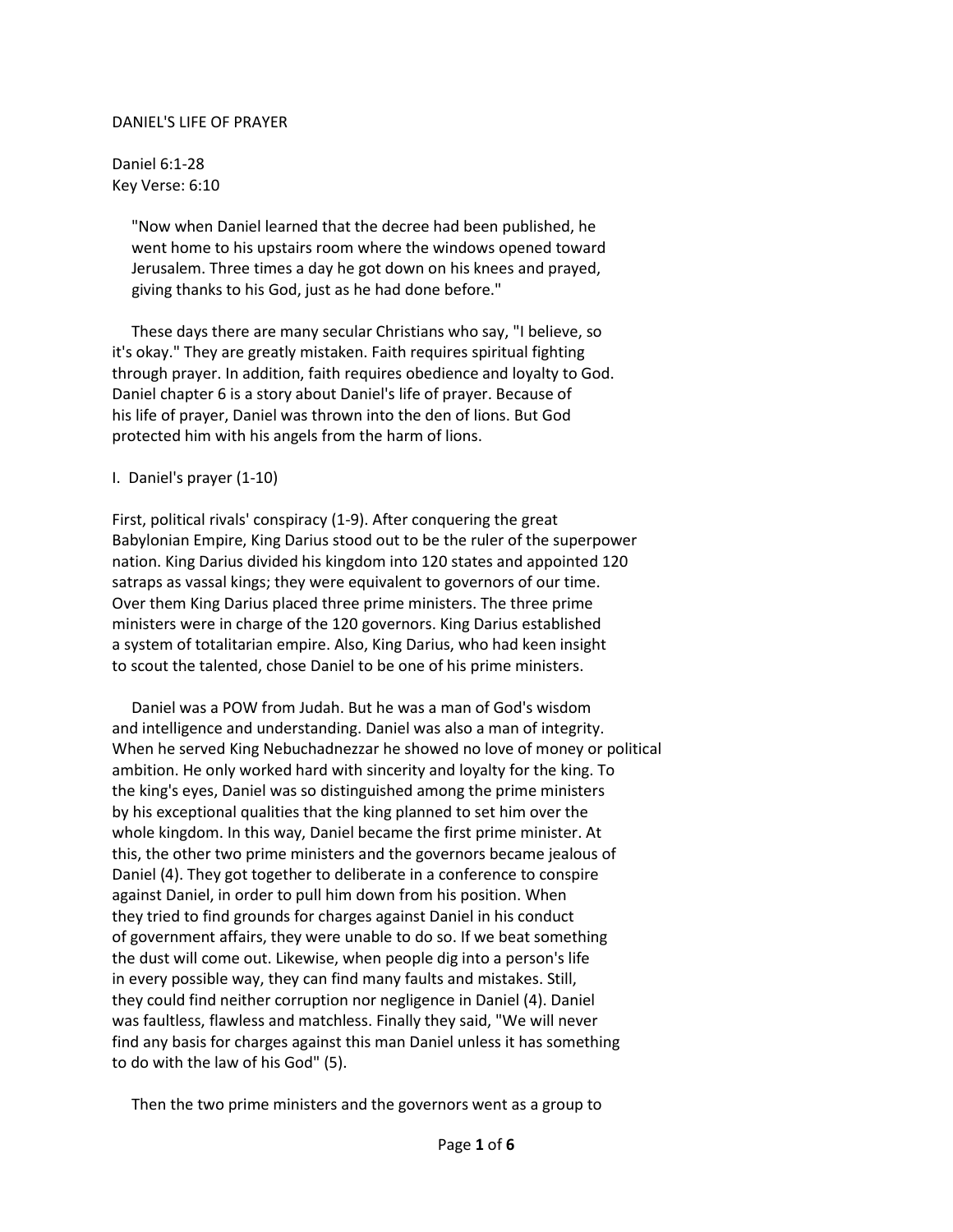the king and said: "O King Darius, live forever!" They kept on saying, "The king should issue an edict and enforce a decree that anyone who prays to any god or man during the next 30 days, except you, O king, shall be thrown into the lions' den" (7). This was a terrible conspiracy. But the king's wisdom was too limited to figure out their conspiracy. Rather the king was pleased to hear them say this, because he was inspired to make use of their petitions to strengthen the unity of 120 states and culminate his sovereignty and glory. So the king agreed with their petitions and issued a decree and put it in writing so that it could not be altered or replaced--in accordance with the laws of the Medes and Persians (8).

Second, Daniel's prayer (10). What did Daniel do in this situation? Look at verse 10. "Now when Daniel learned that the decree had been published, he went home to his upstairs room where the windows opened towards Jerusalem. Three times a day he got down on his knees and prayed, giving thanks to his God, just as he had done before." Daniel knew that he was in deep trouble. So he had to figure out how to survive. In this case, most smart and able people try to figure out the way of survival with their smart mind. Daniel was an extraordinary, outstanding person. So he could have tried in his own way to get out of the situation. But he did not do so. He depended on God in prayer. Now he had to decide to give up his ruling position so that he might stand on the side of God.

 Daniel was also a human being. So he was afraid as a POW. But there was a way to overcome the situation: It was his prayer. Daniel knew unbearable disaster would fall upon him if he did not give up his life of prayer at this point. But he decided to depend on God in prayer, risking his life. We have studied the characteristics of his faith. He was a man of uncompromising faith. When Daniel was chosen to be a Ph.D. candidate at the royal academy of the Babylonian Empire, he decided not to be contaminated by the Babylonian culture. So he resolved not to defile himself with the royal food and wine (1:8). Once, Daniel interpreted Nebuchadnezzar's dream of a tree. The dream predicted the destiny of the king and his kingdom. Daniel had a chance to rise to power. But he kept his heart as a servant of God and rebuked the king, saying, "Renounce your sins by doing what is right, and your wickedness by being kind to the oppressed. It may be that then your prosperity will continue" (4:27). Daniel also rebuked King Belshazzar's party animal life (5:22). Daniel did not compromise his faith before the possibility of being thrown into the den of lions and lionesses. Daniel could have prayed, covering himself with a thick blanket or in the closet. But he did not do so. He opened the window and prayed three times a day, even though he knew his rivals were watching over him. Usually people tremble in fear at the time of crisis. But Daniel knelt down to pray. At that time, Daniel was around 90 years old. But he was not overconfident about his faith. He prayed earnestly and humbly depending on God Almighty. Prayer was the source of his strength. Daniel prayed when he confronted the crucial moment.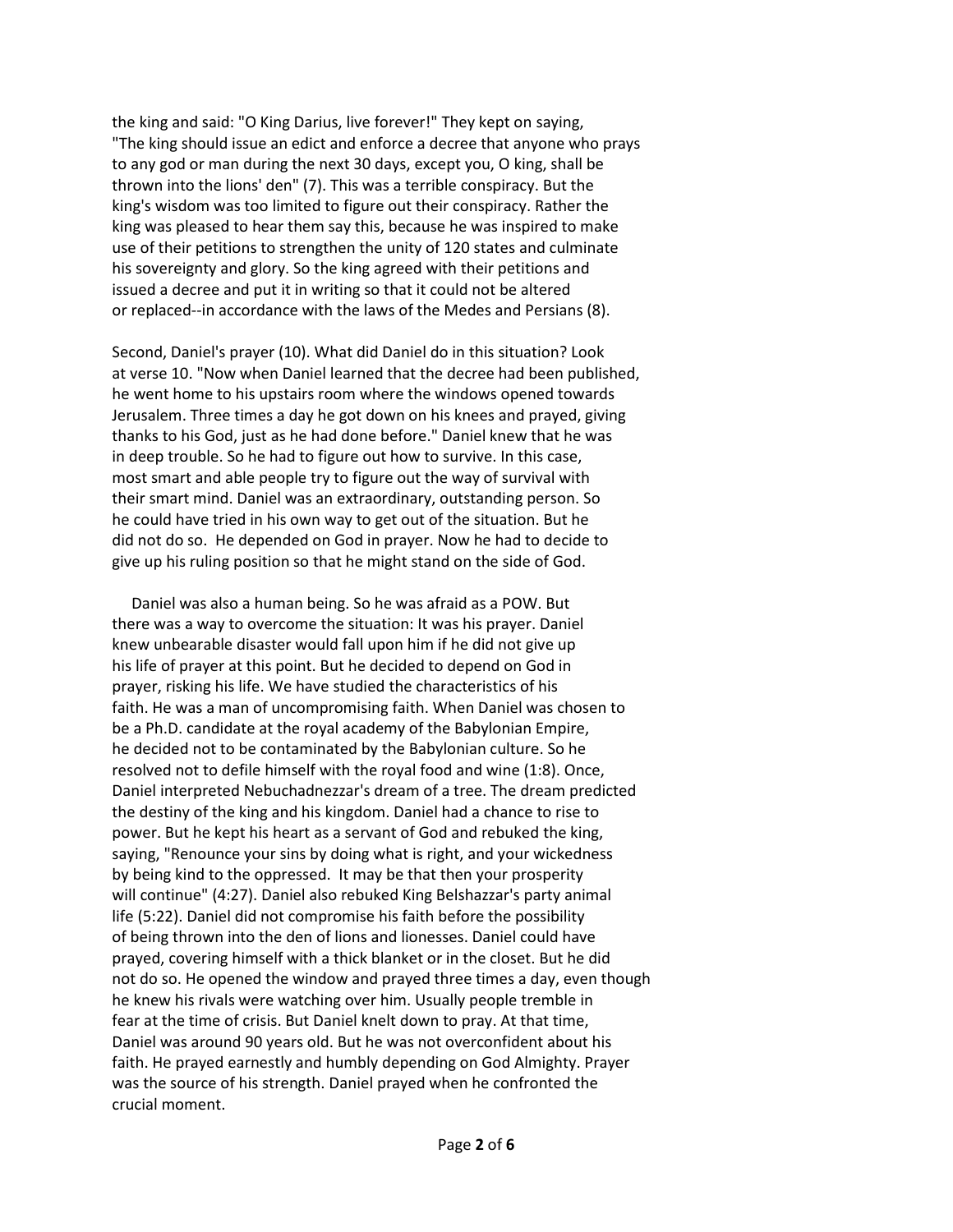Prayer is the measure of faith. But these days the meaning of prayer has become very vague. Many people say, "I pray." But actually, they don't pray but waste time in daydreams or vague anxiety or meditation, pretending to pray. Here we learn we must depend on God in prayer at the time of crisis. We see many examples of this in the Bible. According to God's promises, Abraham left his home and set out for the land of Canaan. At that time, Abraham might have thought that the promised land was a paradise. But when he arrived, to his surprise, Canaan was full of macho men and women who looked wild and violent. Abraham was caught by fear. He was helpless. But he did not doubt God. In that situation, Abraham depended on God Almighty in prayer. Genesis 12:8b says, "There he built an altar to the Lord and called on the name of the Lord." This verse indicates that he thanked God and honored God in prayer.

 Moses is another example of this. Moses worked for God for 40 years. He suffered endlessly to deliver 600,000 Israelites from the yoke of slavery and to lead them to the promised land. Moses really wanted to step into the promised land flowing with milk and honey. But God told Moses that he would die before entering the promised land because he had not honored God as holy before the eyes of his people when he hit the rock twice in his anger (Nu 20:11). Moses had worked hard for God. But he was to be discharged from his mission with dishonor (Nu 27:12-14). But Moses was not upset. He was not withdrawn into himself. He thought of his people and prayed that God would give them a shepherd in his place. Numbers 27:15-17 says: "Moses said to the Lord, 'May the Lord, the God of the spirits of all mankind, appoint a man over this community to go out and come in before them, one who will lead them out and bring them in, so the Lord's people will not be like sheep without a shepherd.'"

 When we see Jesus, we can learn the character of prayer. Jesus prayed early in the morning. Mark 1:35 says, "Very early in the morning, while it was still dark, Jesus got up, left the house and went off to a solitary place, where he prayed." This verse indicates that prayer is the time of listening to God, not a time of making many requests and demands and impositions.

 Jesus prayed in the garden of Gethsemane. Luke 22:42 says, "Father, if you are willing, take this cup from me; yet not my will, but yours be done." This verse indicates prayer is the time of decision to obey his will. Jesus also prayed on the cross. Luke 23:34a says, "Jesus said, 'Father, forgive them, for they do not know what they are doing.'" This verse indicates that prayer is asking God's mercy for his children. Prayer should not be selfish. Prayer has to be intercessory. Daniel is famous in many ways. But he is famous mostly because three times a day, he got down on his knees and prayed. When we remember Daniel, we remember that Daniel was a man of prayer who prayed three times a day.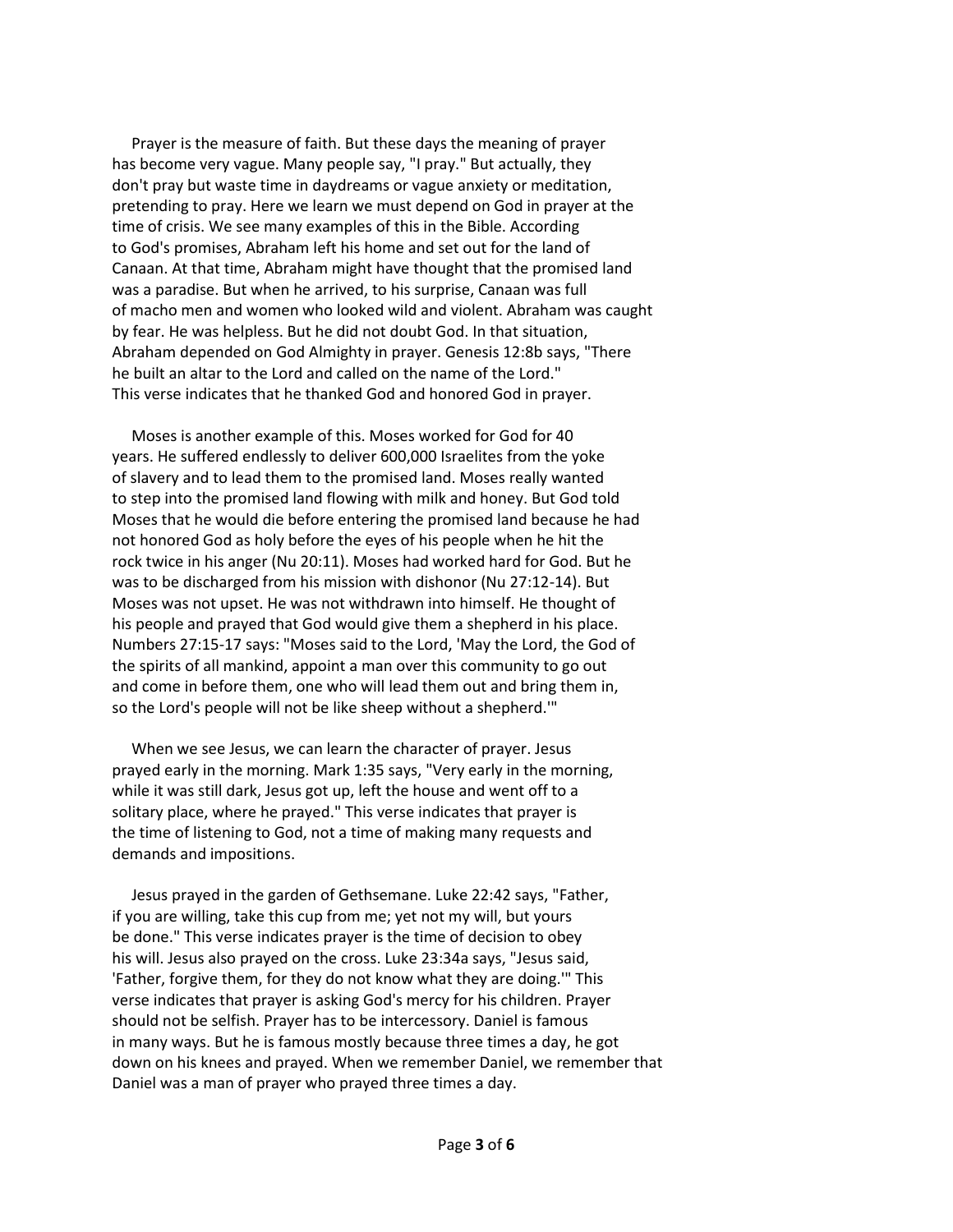## II. Daniel's life testimony (11-28)

First, King Darius' sorry feeling for Daniel (11-20). When his political rivals found Daniel praying and asking God for help at his house, they went to the king and reminded him of his royal decree, saying, "Daniel, one of the exiles from Judah, pays no attention to you, O king, nor to the decree you put in writing. He still prays three times a day." When the king heard this he was greatly distressed; he was determined to rescue Daniel and made every effort until sundown to save him (12-14).

 The political opponents waited and waited for the king's order to throw Daniel into the den of lions. But the king was very hesitant until sundown. Then they pressed the king by saying, "Remember, O king, that according to the law of the Medes and Persians no decree or edict that the king issues can be changed" (15). The king gave in to them and gave the order. And they brought Daniel and threw him into the lions' den. King Darius rose to be the most powerful king of the superpower nation. In order to be the top ruler of many nations, he had to be cruel and relentless. He thought of one man's life as that of a fly or bits of straw. Even though Darius was a king, and ruler of a totalitarian empire, we can see that he liked a man of integrity and a man of God. And he did all his best to rescue Daniel from the den of lions. But King Darius was trapped by his own law and was pressed by his advisors. So he prayed that Daniel's God, whom Daniel served, would rescue him (16).

 Now Daniel was thrown into the den of lions. Then his political opponents brought a big stone and placed it over the mouth of the den, and the king sealed it with his own signet ring and with the rings of his nobles, so that Daniel's situation might not be changed (17). Daniel's political opponents thought his bones were crushed by hungry lions. They assumed that they won the victory. They were sadistic. But the king was different. The king was suffering from a thorn of conscience. He returned to his palace and spent the night without eating and without any entertainment being brought to him. And he could not sleep. Historically, most kings had drinking parties and various kinds of entertainment during the nighttime in order to forget about the things of the world. In truth, they drank, not to please themselves, but to get some sleep. Probably most kings were drunkards. But King Darius could not sleep because he was pricked by a thorn of conscience. He was greatly distressed that he could not rescue a man of God, Daniel.

 At the first light of dawn, the king got up and hurried to the lions' den. When he came near the den, he called to Daniel in an anguished voice, "Daniel, servant of the living God, has your God, whom you serve continually, been able to rescue you from the lions?" Daniel answered, "O King, live forever. My God sent his angel and he shut the mouths of the lions. They have not hurt me because I was found innocent in his sight, nor have I ever done any wrong before you, O king." This is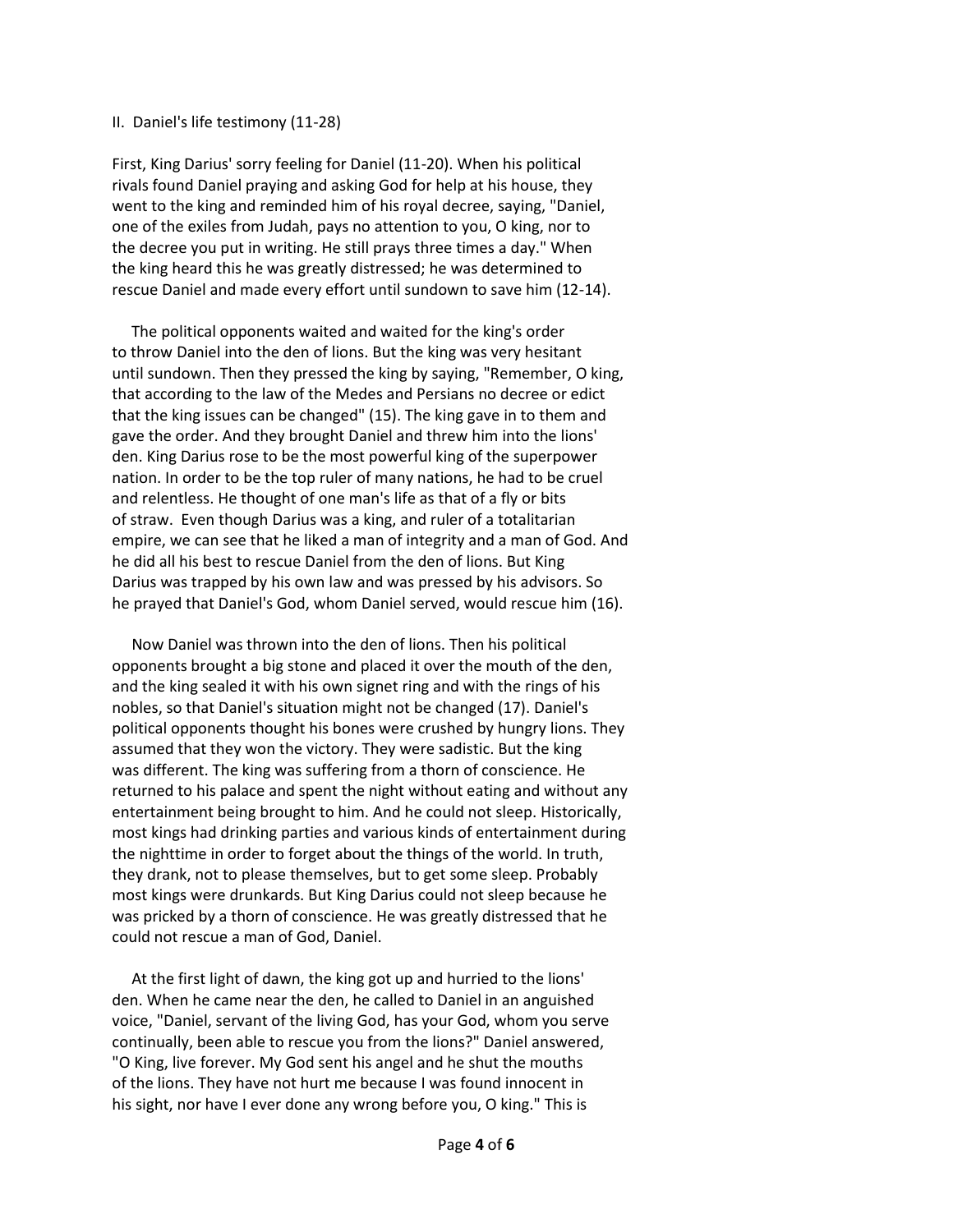Daniel's life testimony. In his life testimony, he says God sent his angel and protected him from the mouths of the lions and they did not hurt him. The lions were very hungry. They wanted to eat him up. But they could not do so because the angel of God shut their mouths and took all the strength away from their bodies. Also the angel of God gave them beautiful smiles. Daniel made friends with the gorgeous lions and smiling lionesses. When they slept, Daniel also slept. In the early morning, the king approached and called out to him in an anguished voice, "Daniel, are you okay?" "Yes, Majesty," answered Daniel.

 St. Paul was on the way to Rome by ship, shackled. He advised the centurion not to sail during the wintertime. The centurion did not listen to Paul, but to the captain of the ship. One night, they were shipwrecked and everyone was supposed to be lost at sea. But the angel of God came to rescue Paul. So the Roman soldiers and sailors and prisoners were also saved because of Paul (Ac 27:22). When we trust and obey, God protects us through his angel wherever we go. When we trust and obey, we acknowledge that God is present with us to protect us through his angels. When we pray like Daniel and depend on him in prayer absolutely, we can even see the angel of God with our own eyes. St. John was in the Isle of Patmos. He was in a cave dungeon. Literally speaking, he was in hell. But John prayed continually for God's kingdom to come. Then he saw the angels of God surround him. He also saw the kingdom of God (Rev 21).

 As soon as the king heard Daniel's life testimony, he was overjoyed and gave orders to lift Daniel out of the den. And when Daniel was lifted from the den, no wound was found on him, because he had trusted in his God. We learn from Daniel how to trust in God. We have to trust in God 100%. If we trust in God 99.9%, then we will be eaten by the lions and lionesses. When we trust in God we must trust in him 100%. This tells us that faith should be perfect even if it is as small as a mustard seed. Otherwise, it is not faith at all.

Second, the enemies of God perish (21-28). What happened to the political opponents of Daniel? The king had been pressed by Daniel's political opponents and had done what he really didn't want to do because of the law of the Medes and Persians. The king wanted to rescue Daniel, a man of God. But because of the conspirators he threw his beloved Daniel into the den of lions. God protected Daniel with his angel. Thus Daniel was proved innocent. Now the king's turn came to press the conspirators. At the king's command, the men who had falsely accused Daniel were brought in and thrown into the lions' den, along with their wives and children. Before they reached the floor of the den, the lions overpowered them and crushed all their bones. This is the destiny of ungodly men.

 Then King Darius wrote to all the peoples, nations and men of every language throughout the land, "May you prosper greatly! I issue a decree that in every part of my kingdom people must fear and reverence the God of